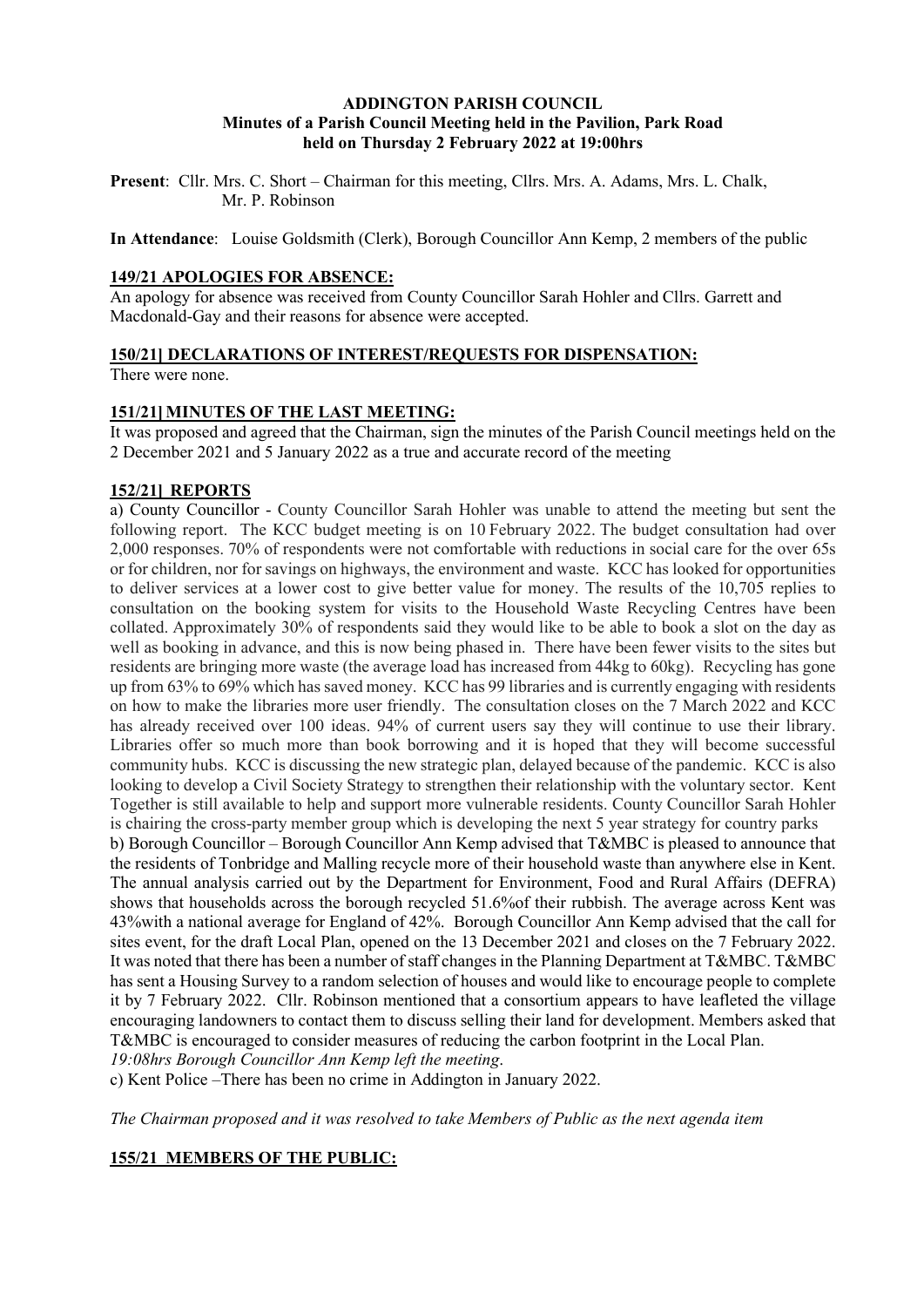Kathy Searle and Ronnie McKinley from the Seekers Trust attended the meeting to explain their plans for the healing centre which include a refurbishment of the chapel and extensions to the healing rooms so that they can accommodate more people. They explained that the centre is open for anyone to come and walk round and that they were keen to forge a relationship with the village. They also intend to reach out to other local charities and self-help groups. There are plans in progress to mark the  $90<sup>th</sup>$  year of the centre next year and they are keen to assist with the celebrations for the Platinum Jubilee. A member of the public living in Trottiscliffe has called the Clerk to complain about the school bus service to Tonbridge and the fact she has to drive her child each day to West Malling to catch a school bus. The member of the public has written and complained about the school bus service to MP Tom Tugendhat. The Clerk has also been contacted by a concerned resident about the amount of mud in Plowenders lay-by. *19:33hrs 2 members of the public left the meeting*

# **153/21] MATTERS ARISING:**

1] Monthly check of the defibrillator and any other update - The Clerk advised Members that both of the defibrillators in the village had been checked this month and an update provided on WebNos. It was noted that the broken pane of glass in the BT box at the Jet Garage has now been replaced.

2] T&MBC Local Plan Development – The call for sites event opened on the 13 December 2021 and closes on the 7 February 2022.

3] Queen's Platinum Jubilee – Cllr. Chalk advised Members that the working party met virtually on the 10 January 2022. The working party were advised that the Parish Council would be willing to make a contribution towards the cost of providing drinks at the Beacon lighting. Cllr. Robinson has been approached about organising a friendly cricket match against Trottiscliffe on the Friday at Trosley Court. An afternoon of games on the recreation ground and displays in the village hall is being considered for the Saturday afternoon and in the evening a barn dance will be held in the village hall which will be paid ticketed event and hopefully selffinancing. Attendees will need to bring their own food and drink. Members noted that KCC has simplified the application process for applying for a street closure for the street parties to be held on the 5 June 2022. The Clerk has placed this information and a copy of the application form on the website and Facebook.

4] T&MBC Waste Collections – The current interim garden waste collections continue and due to lower volumes of waste than the previous interim collection slightly faster progress. A regular garden waste collection service and the bulky waste service is not expected to return in the short term due to staff shortages.

5] Proposal to consider the renewal of the Recreation Ground Lease – Roger Taylor at Wellers Law Group hopes to send an initial draft of a lease document for discussion next week. The Clerk has received a formal apology from a partner at Brachers LLP in recognition of the poor service received. 6] Encampment in village hall car park and to discuss proposals to protect the car park – Members were pleased to note that the encampment left the village hall car park on the 11 January 2022. T&MBC has advised that the Direction which was used applies to all the Parish Council's land ownership in the area which means if the encampment returns to any area covered by the Direction in the near future an application can be made immediately to the Courts seeking an Order for removal. Cllr. Robinson had arranged for rubbish left by the encampment to be removed. Cllr. Robinson advised that the recycling banks have been removed from the car park so that a barrier can be installed to prevent further encampments. Gallagher has delivered some large free ragstone boulders and Ferns have donated six one tonne bags of top soil to assist with constructing bunding to prevent vehicles bypassing the heigh barrier. A number of quotes have been obtained to supply and install a 2.3m high by 7m wide height barrier and Members **resolved** to ratify a decision between meetings to accept a quote of £3,928.45 (excluding VAT) and to approve the design drawing. Jacksons hope to carry out the works the week commencing the 7 March 2022. Members formally thanked Cllr. Robinson for all his hard work in organising the works required to secure the village hall car park. 7] Annual Parish Meeting – Members discussed the format of the Annual Parish Meeting due to be held in April and agreed that the Clerk should try and get a speaker to discuss how to reduce the carbon footprint. The Clerk was asked to contact Robin Betts at T&MBC and Ecolution to see if they would be prepared to speak on this subject. The Clerk will send out the invitations to all the local organisations. 8] Reducing our carbon footprint – Members discussed the impact the proposed lorry car park in Wrotham could have on air quality and pollution in Addington. It was agreed that the Clerk should contact all the parishes affected to sound out their views on this proposal. Members agreed to consider ways in which the Parish Council could look to improve the carbon footprint of the village hall and pavilion.

### **154/21] FINANCE**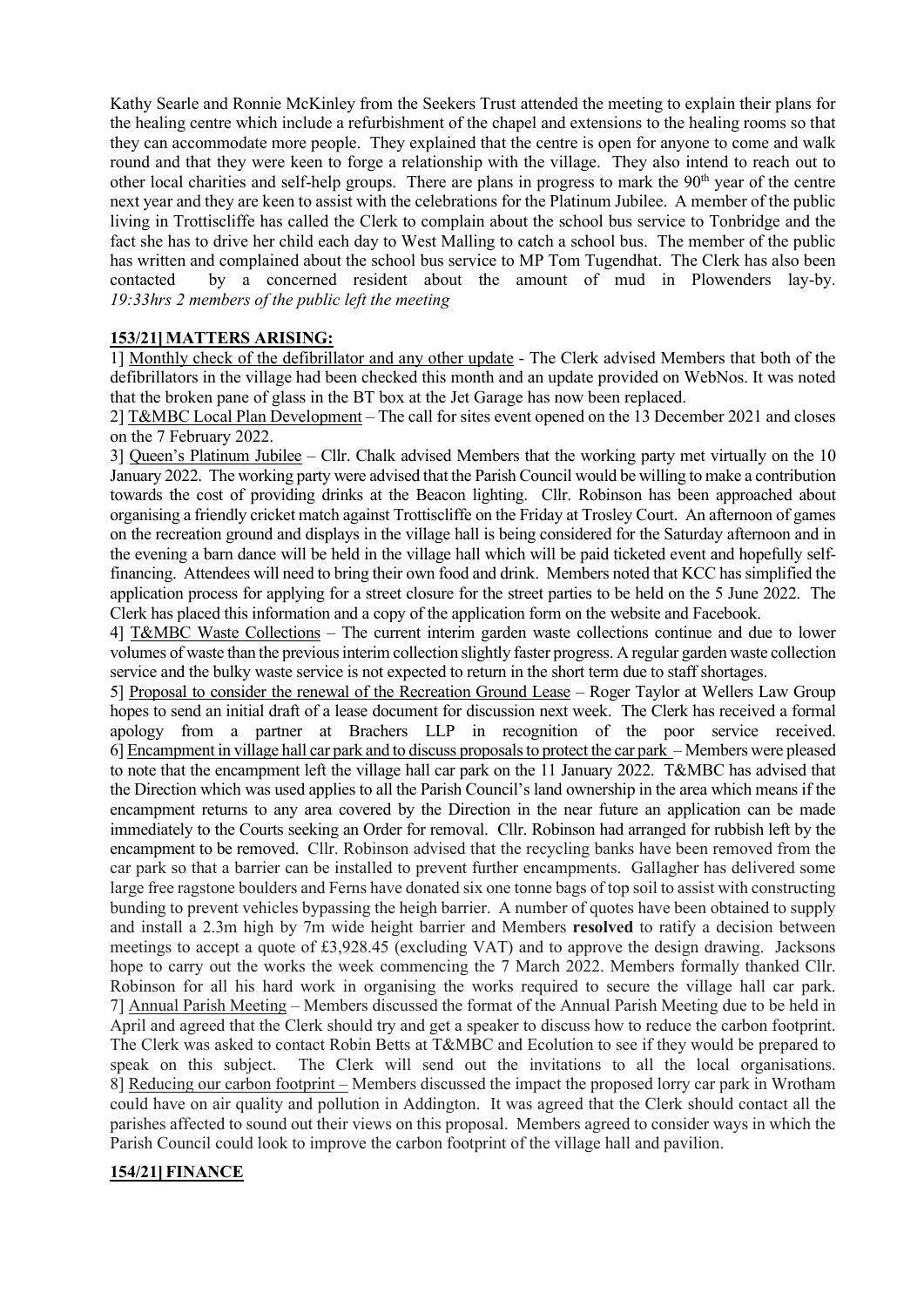A statement as at 2 February 2022 was circulated: **Balances as at 2 February 2022:**  Unity Trust Account: £22,796.41<br>National Savings Account: £25,546.99 National Savings Account: **Receipts:** Interest National Savings Account: £2.56

### a) **Payments:**

| <b>Supplier</b>             | Description                       | Amount    |
|-----------------------------|-----------------------------------|-----------|
| Mrs L S Goldsmith           | (Salary – January)                | £596.00   |
| <b>HMRC</b>                 | $(Tax - January)$                 | £149.00   |
| Mrs L S Goldsmith           | (Expenses – January)              | £194.81   |
| KALC                        | (Training)                        | £ $60.00$ |
| Small Works Building Co.    | (BT box replacement glass)        | £ 215.00  |
| T&MBC                       | (Fees – unlawful encampment)      | £400.00   |
| <b>Bartlett Tree Expert</b> | (Fertiliser treatment – oak tree) | £132.00   |
| <b>Addington Recreation</b> | (Mole catching)                   | £ $40.00$ |
| <b>Total</b>                |                                   | £1,786.81 |

**Resolved:** To make the above payments electronically and to be authorised online by Cllrs. Short and Chalk.

# b) Other matters:

1] Grass cutting contract 2022 – Members considered two quotes obtained by the Clerk and **resolved**  to continue with Four Seasons Gardens at they have provided a very good service. It was **resolved** to enter into a 3 year long term agreement with a quote for year 1 at £1,701.38 (excluding VAT) and rising by 1.5% for year 2 and again in year 3.

### **156/21] PLANNING**

a) Applications:

1] 22/00027/FL – The Caravan, East Street, Addington, ME19 5DH

Removal of existing residential caravan and outbuildings and erection of single detached dwelling with associated hard and soft landscaping. *Resolved: No objection but we would like a condition set that the whole site needs to be tidied up.*

b) Approvals

1] 21/03150/LDP – New House, East Street, Addington, ME19 5DG

Lawful Development Certificate Proposed: Single storey rear extension and removal of existing glazed conservatory.

2] 21/03028/LDP – Lyndale, 11 Clearway, Addington, ME19 5BP

Lawful Development Certificate Proposed: Loft conversion with rear dormer.

c) RefusalsNone to consider

d) Withdrawn applications None to consider*.* 

e) Planning Appeals

1] TM/20/01876/OA – West Malling Golf Club, outline application erection of 3 dwellings. Noted that an appeal has been made

f) Other Planning Issues

1] 20/00030/USEH – Mayhill House, London Road, Addington – alleged unauthorised hardstanding and caravans – Enforcement has advised the Clerk that the use of the chalet style building and associated hardstanding are unauthorised and subject to enforcement action but has suggested that T&MBC has upto four years to act on breaches of planning control of that nature as pursuant to Section 171B of the Town and Country Planning Act 1990. Enforcement has advised the Clerk that they have served two enforcement notices on the owners of Mayhill House since 2020 and have apologised for the delay in progressing these and will look into the other issues raised regarding the site.

2] S106 Agreements/Planning Obligations – The Clerk is still waiting for T&MBC to get in touch to discuss this topic.

3] Concerns about the effects of silica sand –The Clerk had reported Member's concerns about the effects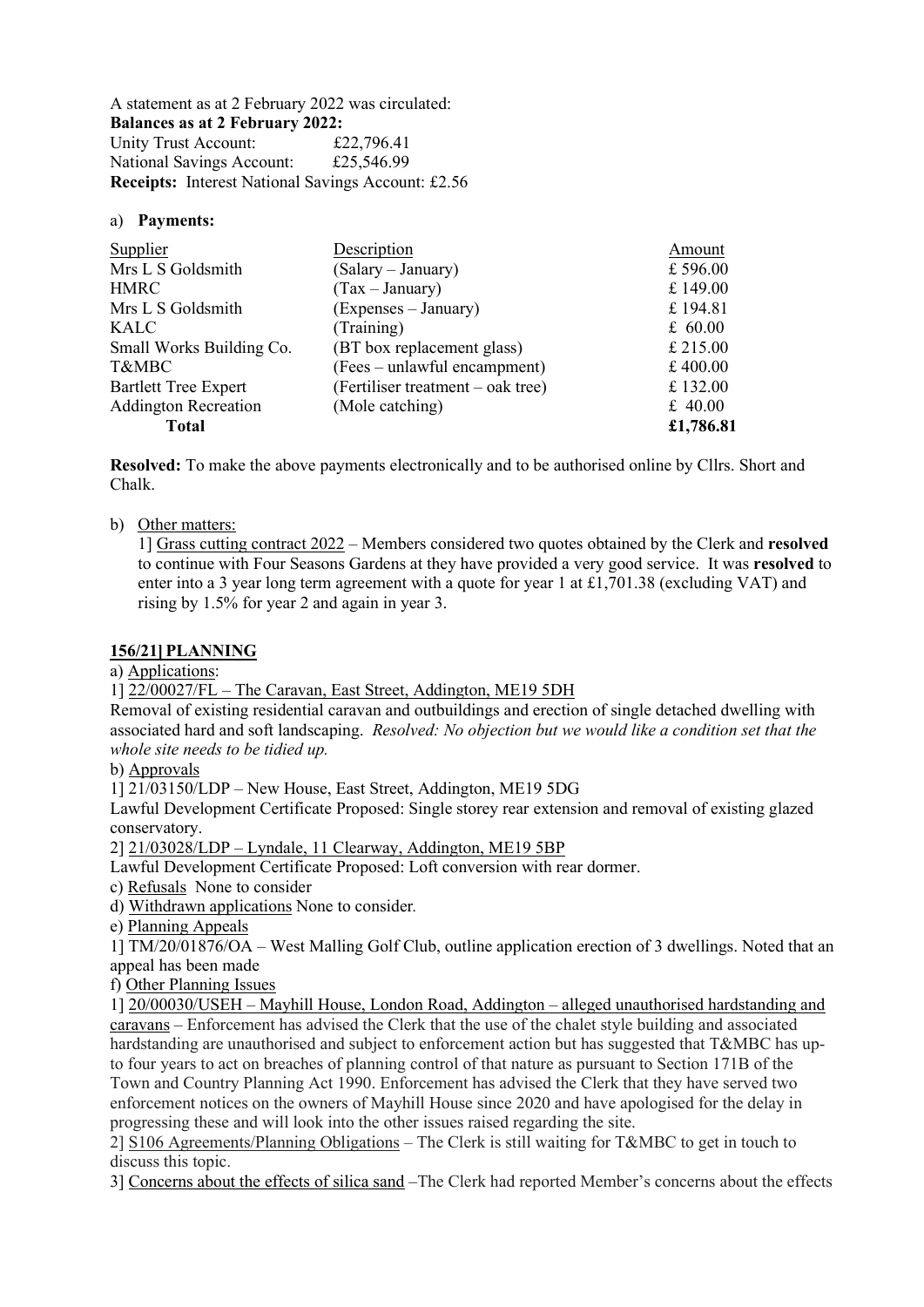of silica sand to Environmental Health at T&MBC. T&MBC has advised that a Permit has been issued to Ferns Aggregates for the drying of sand at the site but the actual quarrying of the sand would be subject to controls enforced by the Health & Safety Department at T&MBC. The Permit has a Condition that requires emissions from the dryer flue to be monitored to ensure that it meets an emission limit of 50mg/m3 . Previous inspections of the site have demonstrated compliance with this limit.Environmental Health at T&MBC has advised that if a resident has developed breathing problems they can register a complaint for nuisance with the Environmental Protection team which will be investigated with the operator. It was agreed that the Clerk should pass this information on to the concerned resident. 4] Fish & Chip Shop at the Vineyard – Enforcement has written to the registered owners of the site requesting removal of all 'Fishyard' associated signage within 28 days of the date of letter. If they fail to remove the signage Enforcement will take further action at the site.

# **157/21] HIGHWAYS:**

a) Highways & PROW enquiries Outstanding:

1] Enquiry 484292 – verges in St Vincents Lane are being eroded – the erosion of the verges was discussed at the Highway Improvement meeting and Claire Venner is investigating.

2] Fault 220148228 - Footpath from East Street to Mill House Lane – the Clerk has reported a number of diseased trees adjacent to this footpath.

3] Fault 210910210 - Footpath from Mill Lane to East Street – the Clerk has reported that the fence bordering the dwelling Kingfishers is falling across the footpath.

4] Enquiries 597903,597906,597907 – request for remedial works to a number of trees in the village – KCC is in the process of assessing.

5] Enquiry 606806 - Several bollard lights on the A20 located on the islands near to Seven Mile Lane are not working - The Clerk has requested that the bollards are replaced urgently as it was agreed that the reflective stickers do not provide enough protection.

6] Enquiry 613605 - Fingerpost at Woodgate Road needs refurbishment – works completed

7] Enquiry 613606 - Aldon Lane – surface cracked and needs resurfacing – KCC has assessed and reported that no action is needed

8] Enquiry 613607 - Addington Lane – needs resurfacing – KCC has assessed and reported that no action is needed. Report to Sarah

9] Enquiry 616950 – Plowenders lay-by – mud on the road

### b) New requiring attention

1] Enquiry 617823 - Pot holes Park Road – the Clerk has reported and it was noted that the holes have now been filled

2] Park Road – it was noted that Cllr. Robinson has cleared a section of the verges at the entrance to the village hall and it was agreed that this has made a huge difference to the width of the carriageway.

3] Enquiry 618861 - A20 between Regency Court and Sundown – the Clerk has reported that water is pulsating on the verge.

4] Plowenders layby – Clerk to report vast amounts of mud

### c) Other matters:

1] Highways Improvement Plan –A follow-up meeting with Claire Venner, Schemes Project Manager at KCC, took place on the 14 January 2022. Claire Venner has agreed to do a 'walkabout' of the village with the Clerk and Members on Friday 11 March 2022. The following was discussed: a) London Road A20, request to reduce the speed limit – The collision data does not suggest any contributory factors that would benefit from engineering intervention. Recent speed and traffic count surveys show that over a 7 day period east of the junction with Trottiscliffe Road Average speeds are 40.9mph and West of the junction with Trottiscliffe Road Average speeds are 46.7mph. Claire Venner has agreed to look at possible improvements to the signage on the A20 and side roads at the walkabout.

2] A20 near to the junction with Trottiscliffe Road – interactive sign – KCC has now advised that they will not reinstate the interactive sign as it would be too close to the junction. KCC also claim that these signs are only installed when the location is considered to be safety critical and recent speed surveys and an analysis of collision date do not support a reinstatement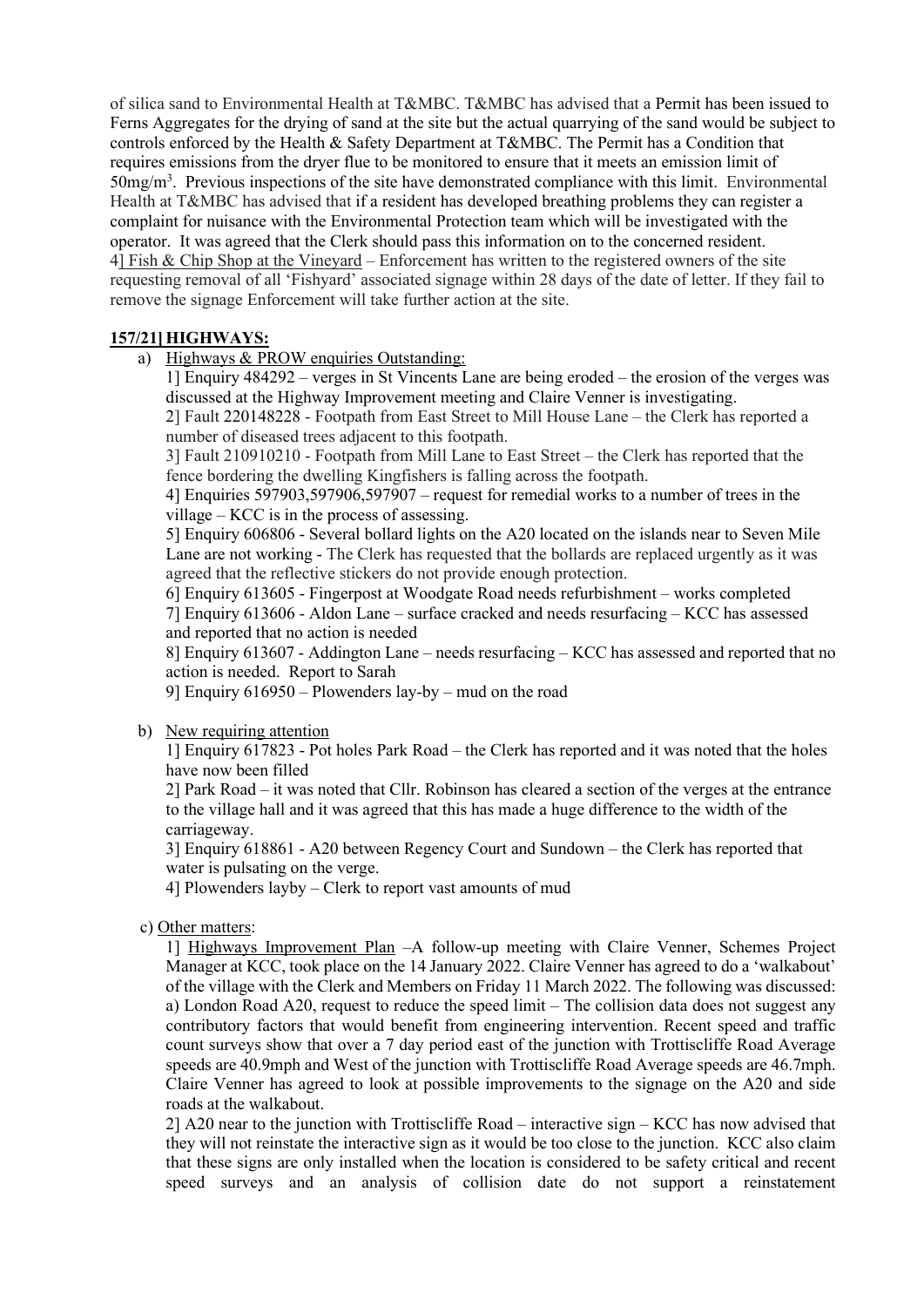3] Trottiscliffe Road, request to reduce the speed limit – KCC has confirmed that Trottiscliffe Road is not a priority. Current speeds show that the 40mph is being well complied with and the average speeds are 32.5mph. Collision records show that there has been 1 occurrence in the last 3 years. The contributary factors do not justify engineering intervention.

4) A20 & Bus Routes – The bus company will not be reinstating the TW10 bus service. At the request of the Parish Council KCC has commissioned pedestrian surveys to assess the hazards of residents and in particular children having to cross the A20 to access bus services.

5) Addington Lane – Issues with flooding on the road are being investigated by the drainage team.

# **158/21] REPORTS OF MEETINGS:**

- a) Village Hall Committee Cllr. Chalk advised that Tim Scott is the new Village Hall Manager and that Paul Fennell is the new Treasurer. Works to improve the pathway have now been completed. The fire door has been replaced, a new fridge has been installed, some lights have been replaced with LED fittings and new openers have been fitted to the windows in the toilets along with extractor fans. The Committee is pleased to report that the Caravan Club has re-booked for New Year. A 'wish list' of possible improvements were discussed which include the purchase of new covid friendly chairs, a dishwasher, handwashing facilities in the kitchen, extension to the car park by removing the grass area to the side and baby changing facilities in the mens toilet. Social media is being explored for advertising the facilities.
- b) Recreation Ground Committee There has been no meeting. Cllr. Robinson is investigating a water leak from under the sink in the kitchen.
- c) Parish Partnership Panel Cllr. Adams attended the virtual meeting held on the 27 January 2022. Thomas Shelly from Aylesford has been appointed as Vice-Chairman of the Parish Partnership Panel. Details were given about upcoming meetings with the focus of the May meeting being the refuse collection service and the meeting in September will focus on upcoming events and climate change. A discussion was held about the Local Plan. T&MBC aim to use Brown Field Sites before encroaching onto Green Field Sites or Green Belt. Section 18 should be complete before March 2022 and Section 19 by May 2023. T&MBC is aiming to be carbon neutral by 2030 and are trying to ensure developers adopt such strategies in their planning applications. The proposed lorry park at Wrotham was a further point of discussion and Parish Councils were encouraged to respond to the consultation. It was agreed that the new format of these meetings is working.
- d) Standards Committee There has been no meeting.
- e) KALC Area Committee There has been no meeting.

### **159/21] OPEN SPACES:**

1] Entrance to Overlea Cottage, Addington Green – Members considered a proposal to improve the access to Overlea Cottage which would cross land owned by the Parish Council. Members were in agreement that the proposed materials are not in keeping with the area and street scene and requested that the applicant reconsiders their proposal.

### **160/21] CORRESPONDENCE:**

- a) For information:
	- 1] Area 2 Planning Committee 23 February 2022
	- 2] Joint Transportation Board 7 March 2022
	- 3] Parish Partnership Panel 27 January 2022
	- 4] Standards Committee 2 March 2022
	- 5] KALC Area Meeting 24 February 2022
- b) New requiring attention:

1] T&MBC review of its performance – survey completed in between meetings